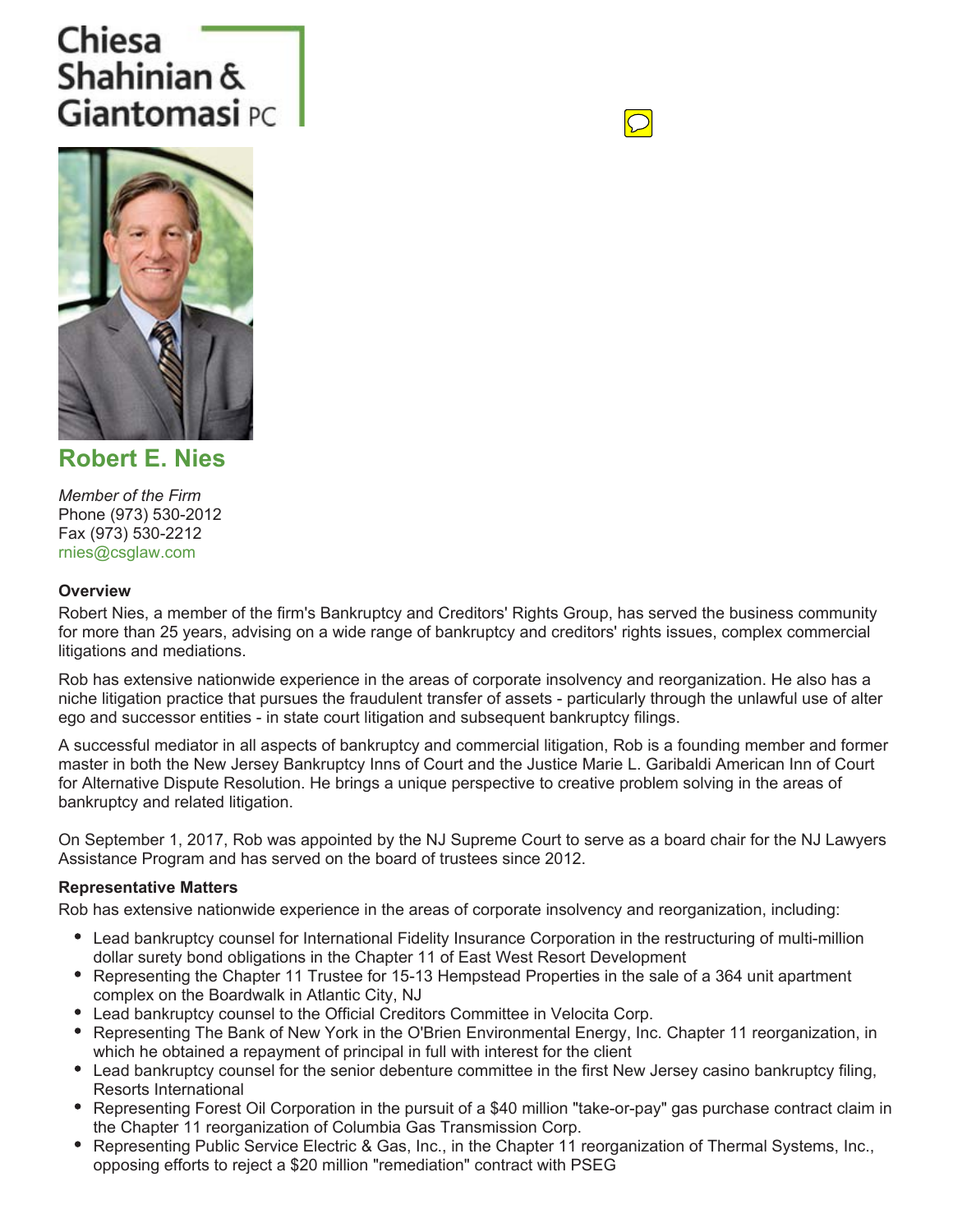## **Chiesa** Shahinian &  $\mathsf{Gian}$ tomasi  $\mathsf{PC}$

• Lead bankruptcy counsel for Skylands Park Management, Inc., a publicly owned, minor league baseball stadium, on a plan of reorganization that was confirmed through the use of proceeds of a public stock offering in Chapter 11

### **Recognition & Involvement**

### **Recognition**

- *Chambers USA,*New Jersey Bankruptcy/Restructuring (2011-2018)
- *The Best Lawyers in America*, Bankruptcy and Creditor Debtor Rights/Insolvency and Reorganization Law, Bankruptcy Litigation, Commercial Litigation (2007-2019)
- *New Jersey Super Lawyers,*Bankruptcy: Business, Business Litigation, Alternative Dispute Resolution (2006, 2008-2009, 2011-2018)
- Martindale-Hubbell AV<sup>®</sup>Rating (1995-2015)
- New Jersey's Top Rated Lawyers (2014)

#### **Involvement**

- American Bar Association
- Essex County Bar Association
- New Jersey State Bar Association
- New Jersey Lawyers Assistance Program, Board Chair (2017-2018), Trustee (2012-2020)

### **Insights**

### **Publications**

Debtor-in-Possession Lending (February 20, 2017)

Dipping your Toe Into DIP Lending? (November 16, 2016)

Colleagues, Classmates, Best Friends (June 28, 2016)

NJLJ: The Nonprofit's Bankruptcy Conundrum: Filing Is Permitted, but Uniquely Restricted (February 8, 2016)

New Jersey Legislature Aims to Pass Maintenance Requirement Bills (Fall 2015)

Credit Bargains Modified: The Significant Impact Recent Judicial Decisions Will Have on Secured Lenders' Recoveries in Bankruptcy (September 2015)

Getting Creative: The Secured Creditor's Plan for Orderly Liquidation in Chapter 11 (January 29, 2015)

A Secured Creditor's Chapter 11 Chess Match: Should he seek to dismiss, exit or participate in the reorganization? (February 3, 2014)

A Standing Dilemma: Is possession of a negotiable note required to foreclose a securitized mortgage? (June 3, 2013)

Knowing Your Options When A Personal Indemnitor Considers Bankruptcy Protection (January 2011)

Municipal Bankruptcy: Pipe Dream or Panacea? (December 2010)

A Promising Crack in Third Circuit Precedent for Section 363 Auctions (June 1, 2009)

The Economic Crash of 2008: A Bankruptcy Perspective (June 2009)

Two Sides of the Coin (January 14, 2008)

The Bankruptcy Code Change: Attorneys and CPAs Speak Out (August 2007)

A Prudent Approach to U.S. Bankruptcy Law: Pay Attention, Plan and Proceed (May 2007)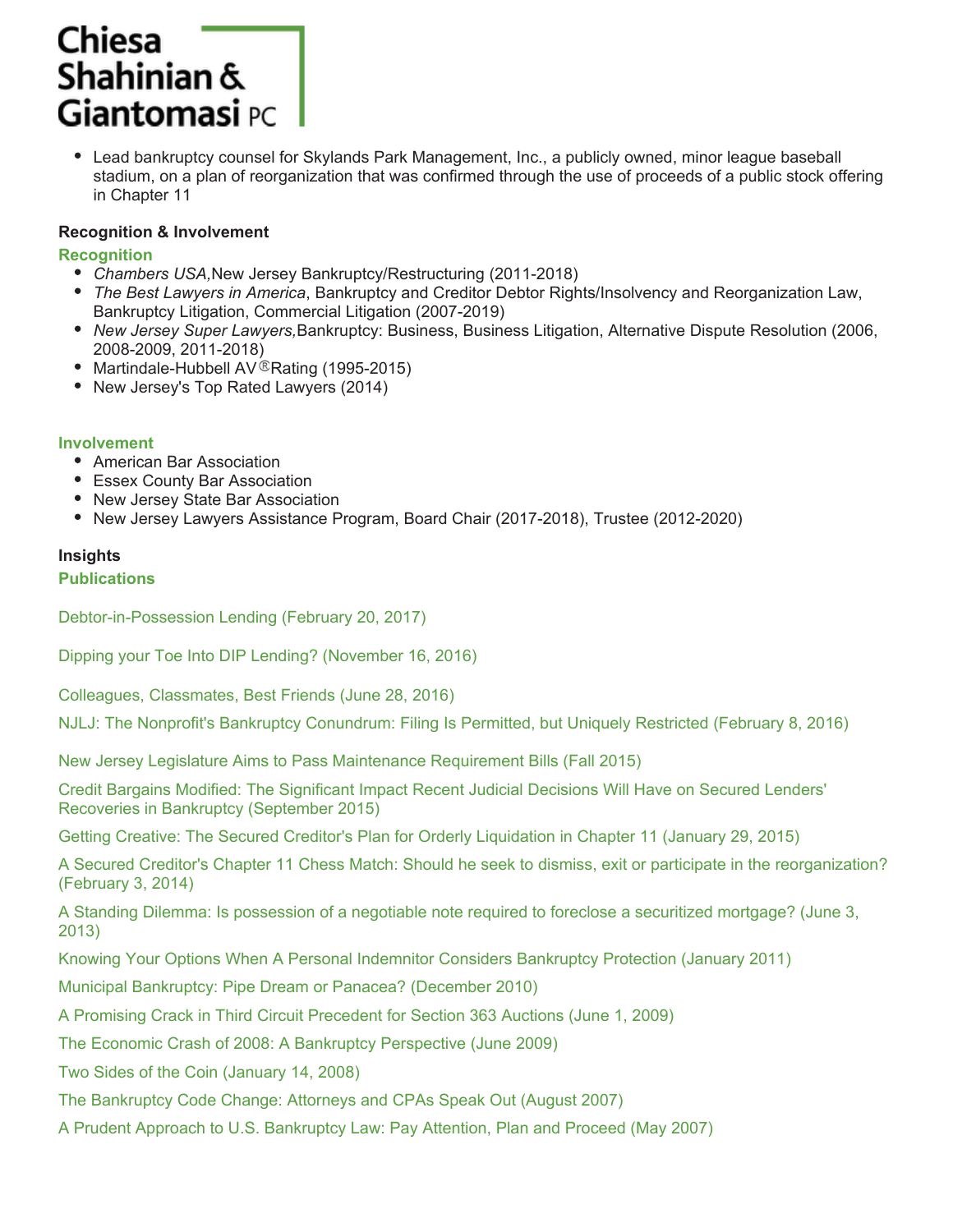## **Chiesa** Shahinian & **Giantomasi** PC

Redoubling our Efforts Post-Sept. 11 (February 18, 2002)

### **Speaking Engagements**

27th Annual Northeast Surety & Fidelity Claims Conference (September 21-23, 2016)

IMN's 4th NY Bank CRE Workout Forum: "Selling Assets In A Bankruptcy Or Foreclosure & Key Related Legal Issues" (March 14, 2013)

The Impact of Third Party Actions on Credit Analysis (February 2, 2011)

The Interplay Between Bankruptcy & Intellectual Property Law: When Titans Clash, Something Has To Give! (May 3, 2006)

### **Alerts**

Secured Creditors Need to Rethink Collection Efforts (May 2018)

Potential Problems for Secured Lenders with IP Collateral in Bankruptcy (February 2010)

Trademarks Are Treated Differently from Other IP in Bankruptcy (February 2010)

Examining the Different Treatment in Bankruptcy for Exclusive vs. Non-Exclusive License Agreements (January 2010)

The Use of IP Rights to Control the Section 363 Sale Process in Bankruptcy (January 2010)

IP and Bankruptcy Law: Perfect Together (January 2010)

#### **News**

27 CSG Attorneys Named to Best Lawyers in America 2019 (August 15, 2018)

CSG Achieves High Rankings in 2018 Chambers USA (May 3, 2018)

33 CSG Attorneys Selected for Inclusion in 2018 New Jersey "Super Lawyers" and "Rising Stars" (March 19, 2018)

Robert Nies Appointed as NJLAP Board Chair (August 24, 2017)

26 CSG Attorneys Named to Best Lawyers in America 2018 (August 15, 2017)

36 CSG Attorneys Selected for Inclusion in 2017 New Jersey "Super Lawyers" and "Rising Stars" (March 14, 2017)

27 CSG Attorneys Named to Best Lawyers in America 2017 (August 15, 2016)

Chiesa Shahinian & Giantomasi Achieves High Rankings in 2016 Chambers USA (May 27, 2016)

32 CSG Attorneys Selected for Inclusion in 2016 New Jersey "Super Lawyers" and "Rising Stars" (March 22, 2016)

25 CSG Attorneys Named to Best Lawyers in America 2016 (August 17, 2015)

Chiesa Shahinian & Giantomasi Achieves High Rankings in 2015 Chambers USA (May 19, 2015)

32 Wolff & Samson Attorneys Selected for Inclusion in 2015 New Jersey "Super Lawyers" and "Rising Stars" (March 18, 2015)